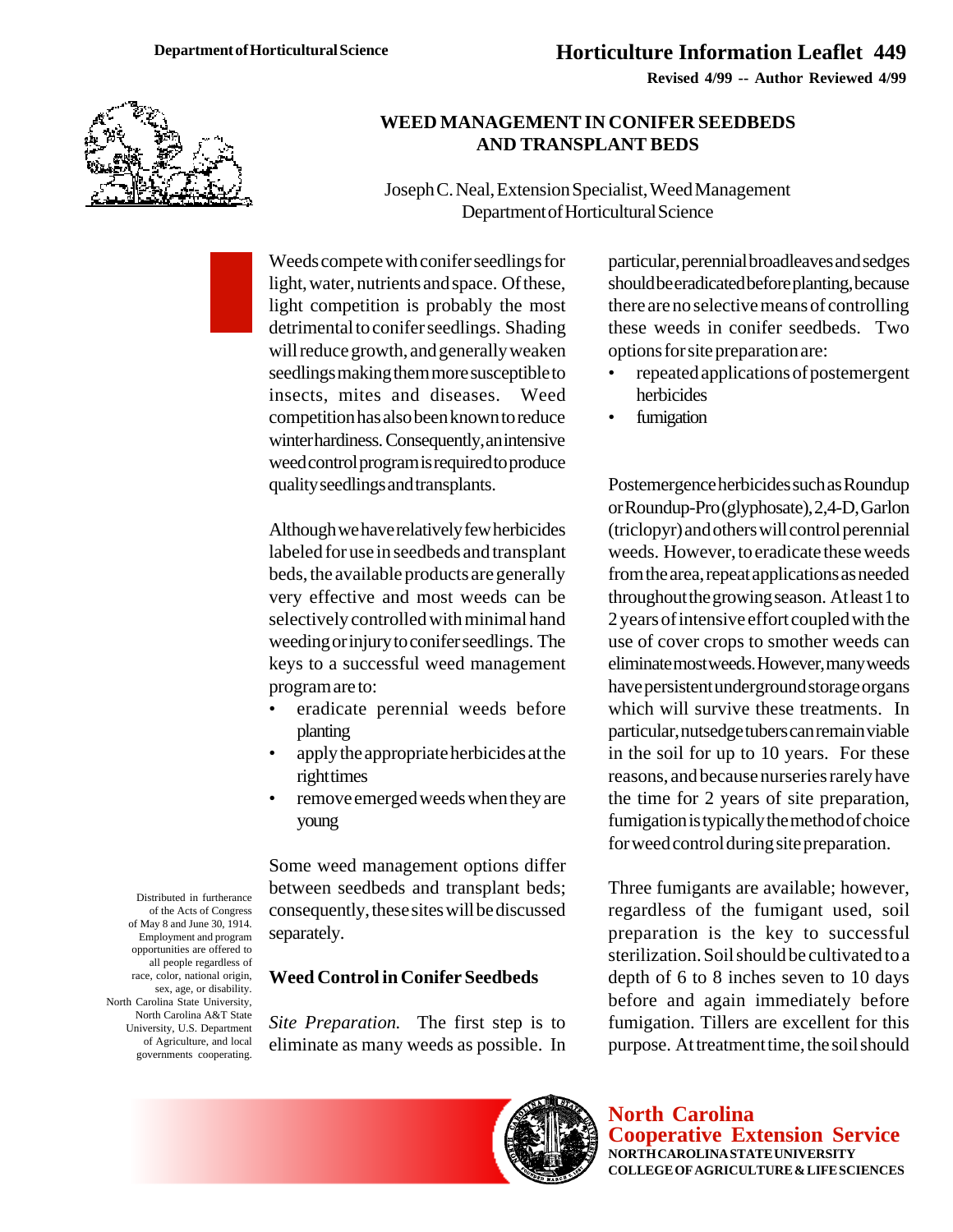be free of clods and fresh organic debris, moist enough for seed germination, and have a temperature greater than 55 <sup>0</sup>F at the 6-inch depth. Fall is an excellent time to fumigate since soils are warm and proper moisture levels are easier to attain. Since most fumigants are inactivated by high levels of undecomposed organic material (such as leaves or grass), organic debris should be removed or allowed to decompose before fumigation. If the soil is not moist, properly prepared and free of fresh organic matter, there may be weeds that the fumigant will not kill. While the soil should be moist, wet soils prevent free movement of the fumigant within the soil, resulting in poor control.

Three commonly used fumigants are metham, dazomet, and methyl bromide. Metham (Vapam) is a liquid while dazomet (Basamid) is a granule; however, the active ingredient in both Vapam and Basamid is methyisothiocyanate (commonly referred to as MIT) which is released as a gas after the material is applied to the soil. Since Vapam is a liquid, it may be easiest to use on small areas as a liquid drench. For best results, cultivate the soil thoroughly and irrigate before applying metham at a rate of 1 pint in enough water to uniformly cover 50 square feet of surface area. After application, irrigate the soil with sufficient water to saturate the surface. To increase effectiveness, cover the area with plastic sheeting. Cultivate the treated area 7 days after application to a depth of 2 inches. Do not plant until 14 to 20 days after treatment. If the soil is cold and wet, you will have to wait longer. Always refer to the product label for details and precautions.

Since dazomet (Basamid) is a granular material, it is easy to apply with a spreader. After application it should be rototilled into the soil then irrigated thoroughly. For maximum effectiveness, cover with a plastic sheet or tarp. However, plastic sheeting is not mandatory, irrigation or rolling to seal the surface can be used in place of plastic sheeting. If plastic sheeting is not used the soil surface should be kept moist for several days to slow the loss of methylisothiocyanate from the soil. Seven days after fumigation, cultivate the treated area to a depth of 2 inches. Do not till any deeper than 2 to 3 inches to prevent weed seeds and other pests from being moved into the previously treated soil. Do not plant until 14 to 20 days after treatment. If the soil is cold and wet, you will have to wait longer. Refer to the product label for details and precautions.

Methyl bromide is a pressurized liquid and becomes a gas when released. Since methyl bromide is highly volatile, the treated area must be covered with plastic and seal all edges with soil *before* treatment. For treating large areas, I advise contracting with a professional fumigator to do the job. For treating small areas, methyl bromide comes in 1.5-lb canisters. To release the gas from these canisters, use only approved puncturing devices. Two types of puncturing devices are available. One type is to be sealed under the plastic with the methyl bromide canister in a holder; once the plastic tarp is in place, you just press or step on the canister and it is punctured by a spike at the base of the device. The other type of puncturing device has a puncturing clamp and hose attached, and is for use outside the plastic. The hose goes from this device, under the plastic; place the canister in the clamp and squeeze. Caution: the puncturing clamps are notorious for leaking. If the unit has any corrosion or loose fittings, discard and replace. Remove the plastic tarp 24 hours after fumigation. Cultivate the treated area to a depth of 2 inches (*no deeper*) to accelerate the aeration of the soil. Do not plant until seven to 10 days after the tarp has been removed. If the soil is cold and wet, you will have to wait longer. This product is *very toxic* and should be used only by professional applicators. Refer to the product label for details and precautions. Methyl bromide will not be available after the year 2005.

REMINDER: Fumigants are highly toxic chemicals that must be handled properly to be both safe and effective. If you have never fumigated soil before, have an experienced pesticide applicator (who has fumigated before) help the first time you fumigate. After fumigation, don't reintroduce weeds. Clean equipment such as tillers or tractors before using them in the area. Do not add top soil, mulch or saw dust (unless they too have been fumigated). Use only "clean" composts. Control creeping perennial and flowering weeds in the surrounding beds and fields.

#### **Tips for Successful Fumigation**

- The soil should be:
	- Moist but not wet
	- Free of un-decomposed organic matter
	- $-60^\circ$ F at 6 inches
	- Recently rototilled
- Shape & amend beds before fumigation.
- Tarping is required with methyl bromide and recommended with Vapam and Basamid.
- Hard-seeded weeds such as clover and Carolina geranium may not be controlled.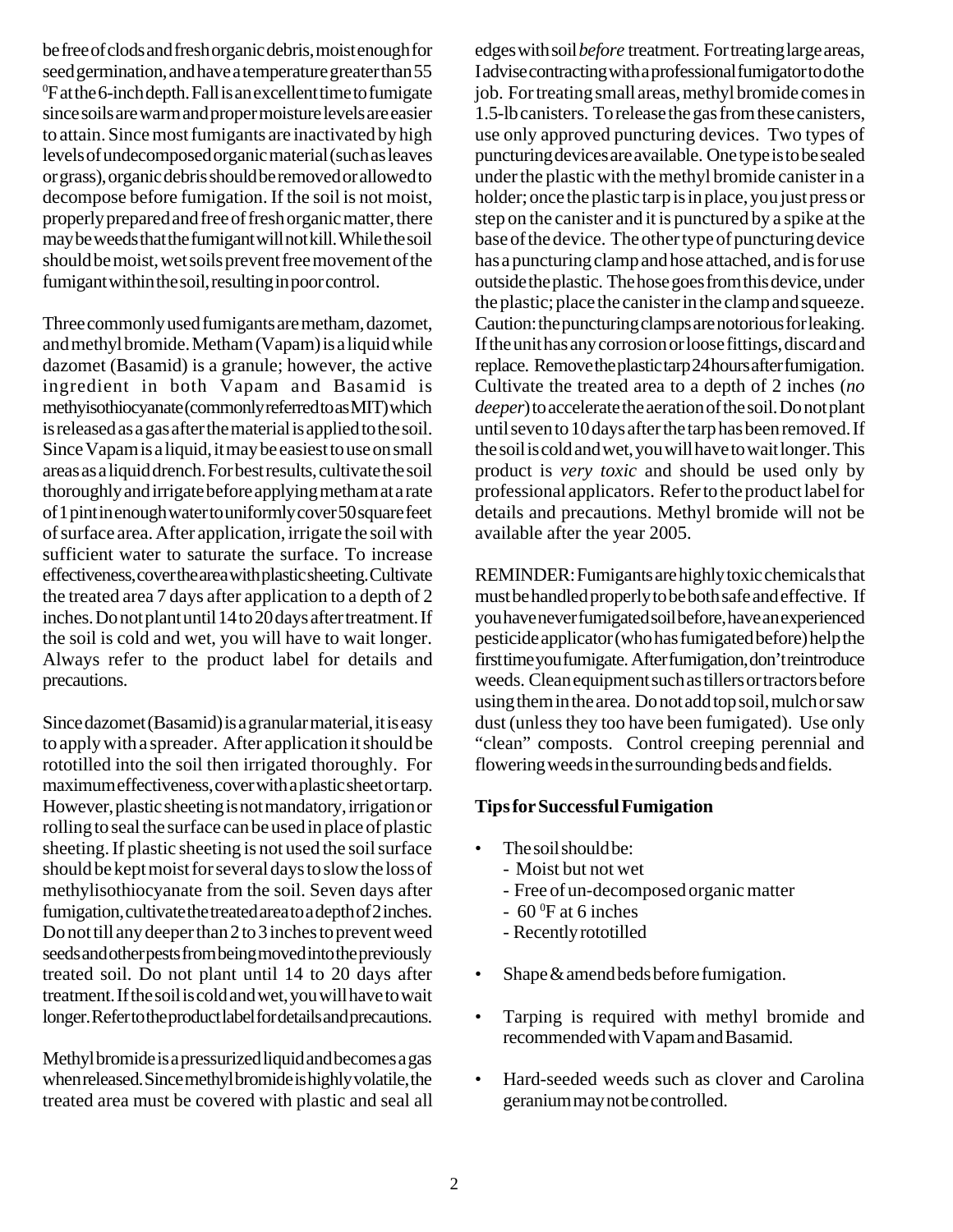- Once fumigated, be diligent about keeping the beds clean. Don't reintroduce weeds or pathogens.
- **Be careful!** Fumigants are toxic to you, too!

# **At Seeding**

Seed-propagated weeds will rapidly find a way back into seedbeds if nothing is done to prevent re-infestation. Mulch, preemergence and postemergence herbicides, and hand weeding before weeds go to seed will reduce weed re-infestations. Mulching beds at seeding will help retain moisture and reduce weed seed germination. Goal 2E (oxyfluorfen) is the only preemergence herbicide labeled for use in seedbeds (See Tables 1 & 2). Apply Goal 2E at a rate of 0.5 lb ai/A (1 qt per acre or 0.9 oz per 1000 sq ft) immediately after seeding and mulching, then irrigate. Goal will injure young seedlings during the first 6 to 8 weeks of growth. After the new growth has matured (fully expanded, and at least 6 weeks after bud break), reapply Goal 2E at the same rate. Goal can postemergently control many young broadleaf weeds which may have emerged. Add 0.25% (0.3 oz per gal) of a non-ionic surfactant if postemergence weed control is needed. No surfactant is necessary for preemergence applications. Reapply Goal 2E in late summer or early fall to control winter annual weeds. Hand weed escaped weeds before they go to seed.

Grasses can be controlled postemergently at any time during the growing season with Envoy (clethodim) or Vantage (sethoxydim) (Table 3). Envoy is applied at 0.125 to 0.25 lb ai/A (17 to 34 oz per acre or 0.4 to 0.8 oz per 1000 sq ft). Always add a nonionic surfactant at a rate of 0.25% (by volume) when applying Envoy. Apply Vantage at a rate of  $0.3$  to  $0.5$  lb ai/A (= 36 to 60 oz per acre or 0.8 to 1.4 oz per 1000 sq ft). No surfactant is required with Vantage. Envoy and Vantage may be applied directly over the top of conifer seedlings; however, it is advisable to avoid applications when very young, tender foliage is present as some leaf spotting may occur. Optimum weed control is achieved when weedy grasses are young and growing vigorously. Creeping perennial grasses will require repeat applications to obtain complete control; treat when re-growth is observed. Envoy will control annual bluegrass (*Poa annua*); Vantage will not. Neither Envoy nor Vantage will control sedges or rushes.

*In 1-0 & 2-0 seedlings.* Use the same strategies as described for *at-seeding* treatments. Be sure the initial application of Goal is made before the seedlings break bud and that follow-up treatments are not applied to tender new growth; else, injury will occur. Ronstar (oxadiazon) may be used preemergently for annual grasses and some broadleaf weeds. Ronstar has a longer soil residual and is more effective for controlling annual grasses than Goal. However, Ronstar does not control chickweed. Thus, it is often used in combination with Goal to control a broader spectrum of weeds and to reduce the number of treatments required. The wettable powder formulation of Ronstar can severely burn young growth on many conifer species. The granular formulation is less injurious. There are no selective means of controlling nutsedge. Consequently, eradicating nutsedge at site preparation (i.e., fumigation) is essential. Emerged annual and perennial grasses can be controlled with Envoy or Vantage as previously described.

# **Weed Control in Conifer Transplant Beds**

New transplant beds should be free of perennial weeds, particularly perennial broadleaves and sedges. Most perennial broadleaf weeds may be managed with applications of non-selective herbicides (such as Roundup-Pro) and cultivation; however, such efforts require at least one full growing season and are not effective on sedges. Fumigation may be necessary. Follow the fumigation guidelines described in the seedbeds section above. And remember, that non-fumigated mulches, top soil or composts can introduce many weed seeds.

All herbicides labeled for use in seedbeds may be used in transplant beds. In addition, Devrinol (napropamide), Fusilade II (fluazifop-p) and Pennant (metolachlor) are registered for use in transplant beds. Devrinol and Pennant are labeled for preemergence control of annual grasses and some broadleaf weeds from seed. Devrinol applied at 3 to 4 lb ai/A (6 to 8 lb of the 50DF formulation per acre) has a longer soil residual but is more expensive than Pennant. Pennant's most important attribute is preemergence yellow nutsedge control. Apply Devrinol or Pennant in combination with Goal in the spring before weeds emerge and conifers break bud. If Pennant is used, reapply about 8 weeks later for season-long control of yellow nutsedge. If Devrinol is used, about 16 weeks of weed control can be expected. The activity of both Devrinol and Pennant will be reduced in soils with high organic matter contents. Fusilade II is used for postemergence control of annual or perennial grasses in the same manner as Envoy or Vantage (each discussed previously in the seedbeds section).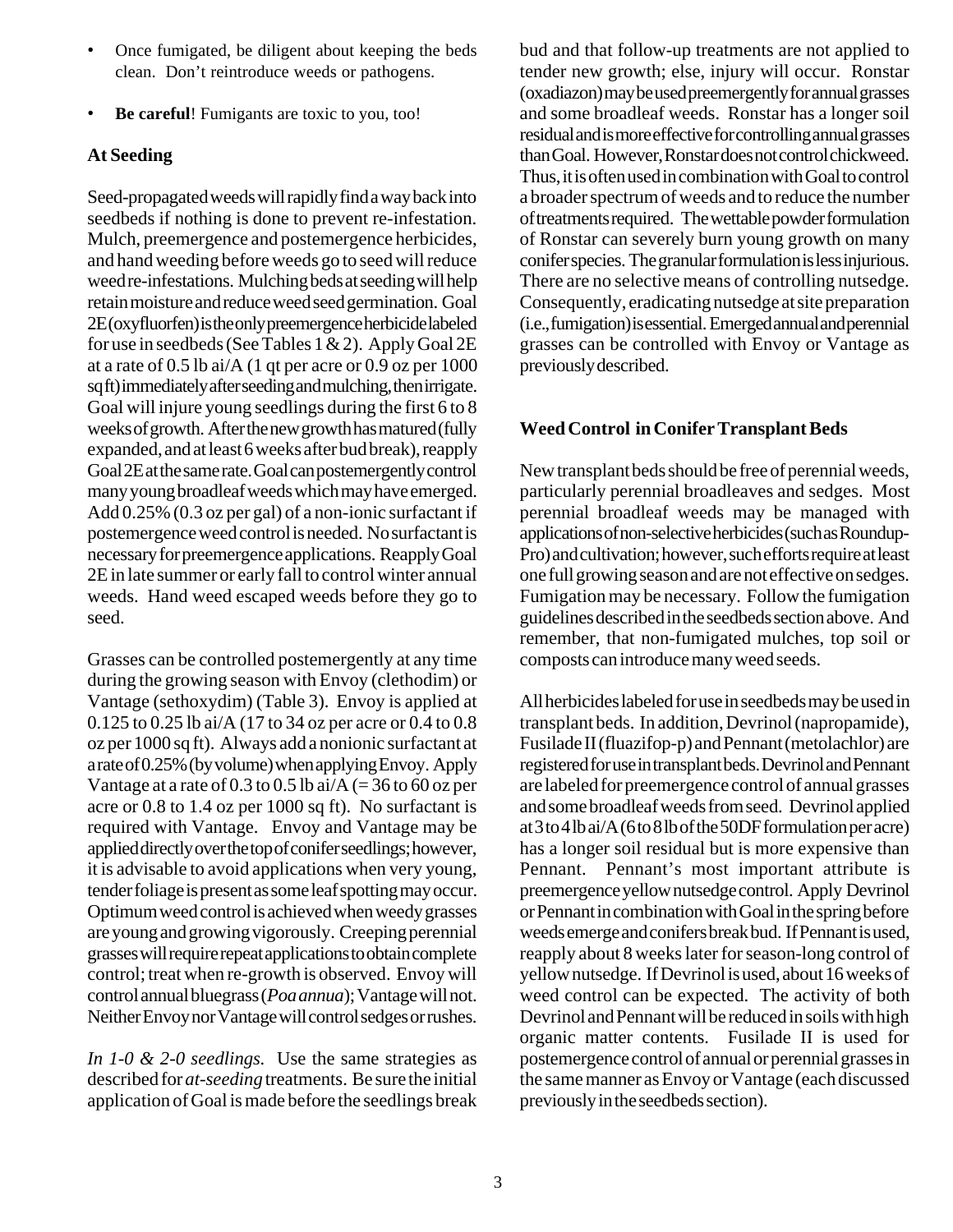### **Controlling Escaped Weeds in Conifer Seedbeds and Transplant Beds**

The treatments described above will control most weeds in conifer seedbeds. Escaped weeds may be hand

weeded. Tall weeds (at least 4 inches taller than the conifer seedlings) can be controlled with wiper-applied Roundup or Roundup-Pro. For wiper-applications, use a 33% (by volume) solution; wipe the weeds in two directions, avoiding contact with conifer seedlings.

| Table 1. I reemergence nerbiciues labeled for use in conner secubeus or transplant beus. |                           |                                                            |                                                                          |  |
|------------------------------------------------------------------------------------------|---------------------------|------------------------------------------------------------|--------------------------------------------------------------------------|--|
| <b>Herbicide</b>                                                                         | <b>At-Seeding</b>         | <b>Seedbeds</b>                                            | <b>Transplant Beds</b>                                                   |  |
| Goal                                                                                     | $0.5$ lb ai/A<br>(1 qt/A) | $0.5$ lbai/A<br>(1 qt/A)                                   | 1 to 2 lb ai/ $\overline{A}$<br>$(2 \text{ to } 4 \text{ qt/A})$         |  |
| Devrinol 50WP                                                                            | N <sub>0</sub>            | 2 to 4 lb ai/ $\overline{A}$<br>(4 to 8 lb/A)              | $3$ to 4 lb ai/A<br>(4 to 8 lb/A)                                        |  |
| Pennant 7.8 EC                                                                           | N <sub>o</sub>            | $4lb$ ai/A<br>$(4 \text{pints/A})$                         | $4 lb$ ai/A<br>$(4 \text{pints/A})$                                      |  |
| Ronstar 2G                                                                               | N <sub>o</sub>            | $2$ to $3$ lb ai/A<br>$(100 \text{ to } 150 \text{ lb/A})$ | $3$ to 4 lb ai/A<br>$(150 \text{ to } 200 \text{ lb/A})$<br>(pines only) |  |

| Table 1. Preemergence herbicides labeled for use in conifer seedbeds or transplant beds. |  |  |
|------------------------------------------------------------------------------------------|--|--|
|                                                                                          |  |  |

| Table 2. Preemergence herbicide registrations for conifer seedbeds (S) and transplant beds (T). |                      |                      |                |                              |                               |                                |                             |
|-------------------------------------------------------------------------------------------------|----------------------|----------------------|----------------|------------------------------|-------------------------------|--------------------------------|-----------------------------|
| <b>Herbicide</b>                                                                                | <b>Balsam</b><br>Fir | <b>Fraser</b><br>Fir | <b>Hemlock</b> | <b>Blue</b><br><b>Spruce</b> | <b>White</b><br><b>Spruce</b> | <b>Virginia</b><br><b>Pine</b> | <b>White</b><br><b>Pine</b> |
| Devrinol                                                                                        | T                    | T                    | T              | T                            | T                             | T                              | T                           |
| Goal                                                                                            |                      | $S + T$              | $S + T$        | $S + T$                      | $S + T$                       | $S + T$                        | $S + T$                     |
| Pennant                                                                                         | T                    | T                    |                | T                            | T                             | T                              | T                           |
| Ronstar 2G*                                                                                     |                      |                      | T              | T                            | T                             | T                              | $S^{**}+T$                  |
| <b>Ronstar WP</b>                                                                               |                      | T                    | T              |                              |                               |                                | T                           |
| * Certain selected cultivars of hemlock and spruce have been injured by Ronstar applications.   |                      |                      |                |                              |                               |                                |                             |

\*\*Ronstar G may be applied when white pine seedlings are at least 4 weeks old.